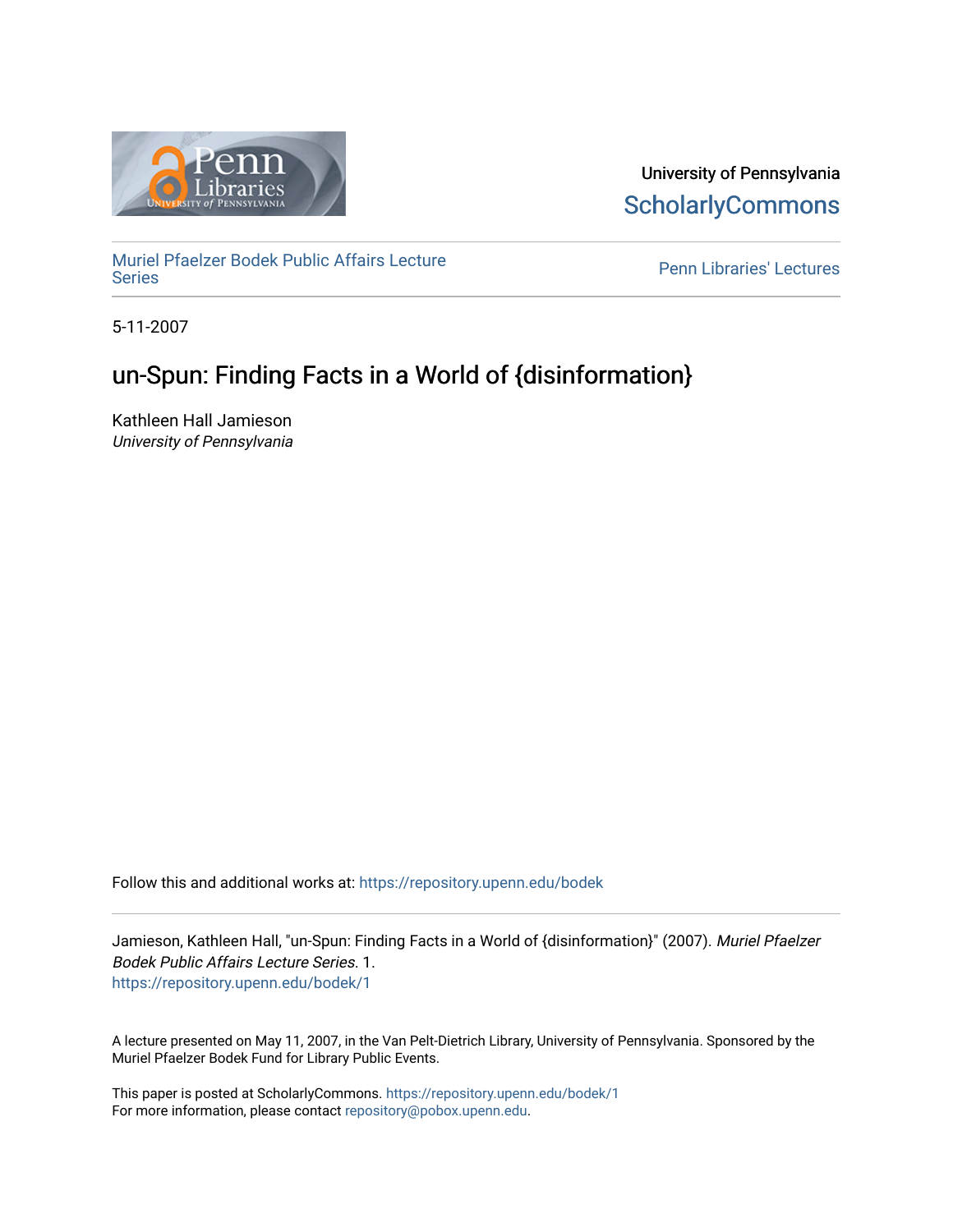## un-Spun: Finding Facts in a World of {disinformation}

#### Abstract

Total lecture time: 1:22:26

Introduction: H. Carton Rogers, Vice Provost and Director of Libraries (00:24-05:58; Lecture: Kathleen Hall Jamieson (06:04-54:02); Questions and answers (54:03-1:22:25).

To download a podcast of the lecture, choose one of the additional files below. To view the event announcement, select the Download button at upper right.

#### **Comments**

A lecture presented on May 11, 2007, in the Van Pelt-Dietrich Library, University of Pennsylvania. Sponsored by the Muriel Pfaelzer Bodek Fund for Library Public Events.